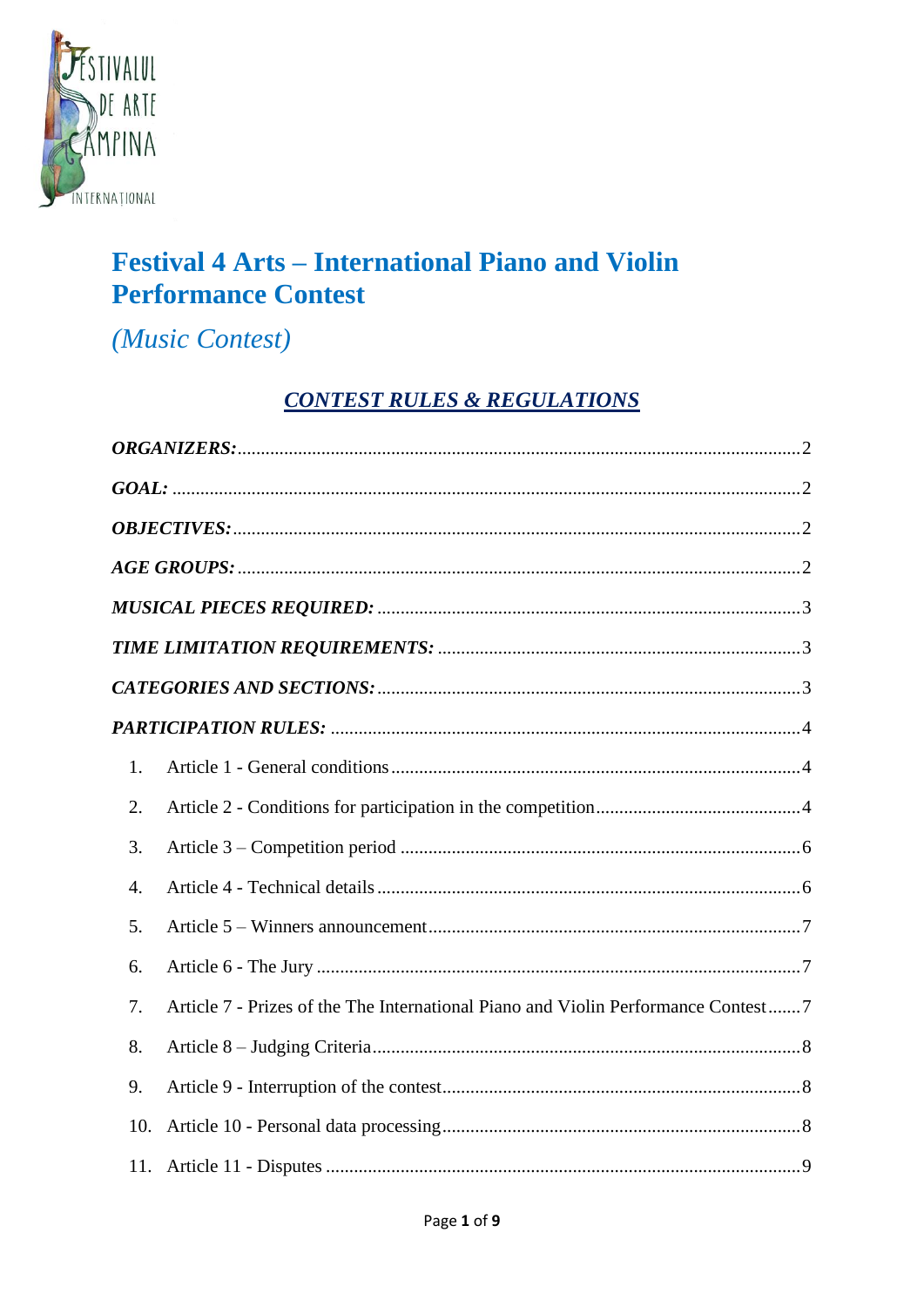

# <span id="page-1-0"></span>*ORGANIZERS:*

Best Bridge Services SRL in partnership with Câmpina City Hall, Municipal House of Culture "Geo Bogza", Municipal Library "Dr. C. I. Istrati" Câmpina, Câmpina Philharmonic Society, Câmpina National Center for Tourist Information and

Promotion, Câmpina National College "Nicolae Grigorescu", Câmpina Children's Club, "Matei Basarab" Brebu School, Sector 1 Bucharest Children's Club

# <span id="page-1-1"></span>*GOAL:*

The International Piano and Violin Performance Contest of the Festival 4 Arts aims to discover and promote new talents, to stimulate young people to dedicate their free time to manifesting their talent, cultivating universal values expressed through music, but also to encourage the public to appreciate the sound of these instruments and to increase children's desire to play them. In the same spirit of promoting these musical instruments, the competition is open to adults who want to compete as to assert their talent using this opportunity, as well.

### <span id="page-1-2"></span>*OBJECTIVES:*

- Stimulating and promoting the talent of children, young people and adults,

- Exchange of experience between Categories,
- Promoting intercultural dialogue and education,

- Establishing relationships between competitors through which they can create or complete chamber formations,

- Increasing the degree of involvement of children and young people in cultural and personal development activities.

# <span id="page-1-3"></span>*AGE GROUPS:*

The International Piano and Violin Performance Contest of the Festival 4 Arts is addressed to children, youngsters, and adults, as follows:

**Group I - children under 9 years of age**

**Group II - children aged between 9 and 11 years**

**Group III - children aged between 12 and 14 years**

**Group IV - youth aged 15 to 17 years**

**Group V - youth aged between 18 and 20 years**

### **Group VI - adults older than 20 years (No age limitation is imposed)**

The age must be reached by the start date of the competition. Each competitor will participate in a single age group, but can participate in several categories, paying the fee for each.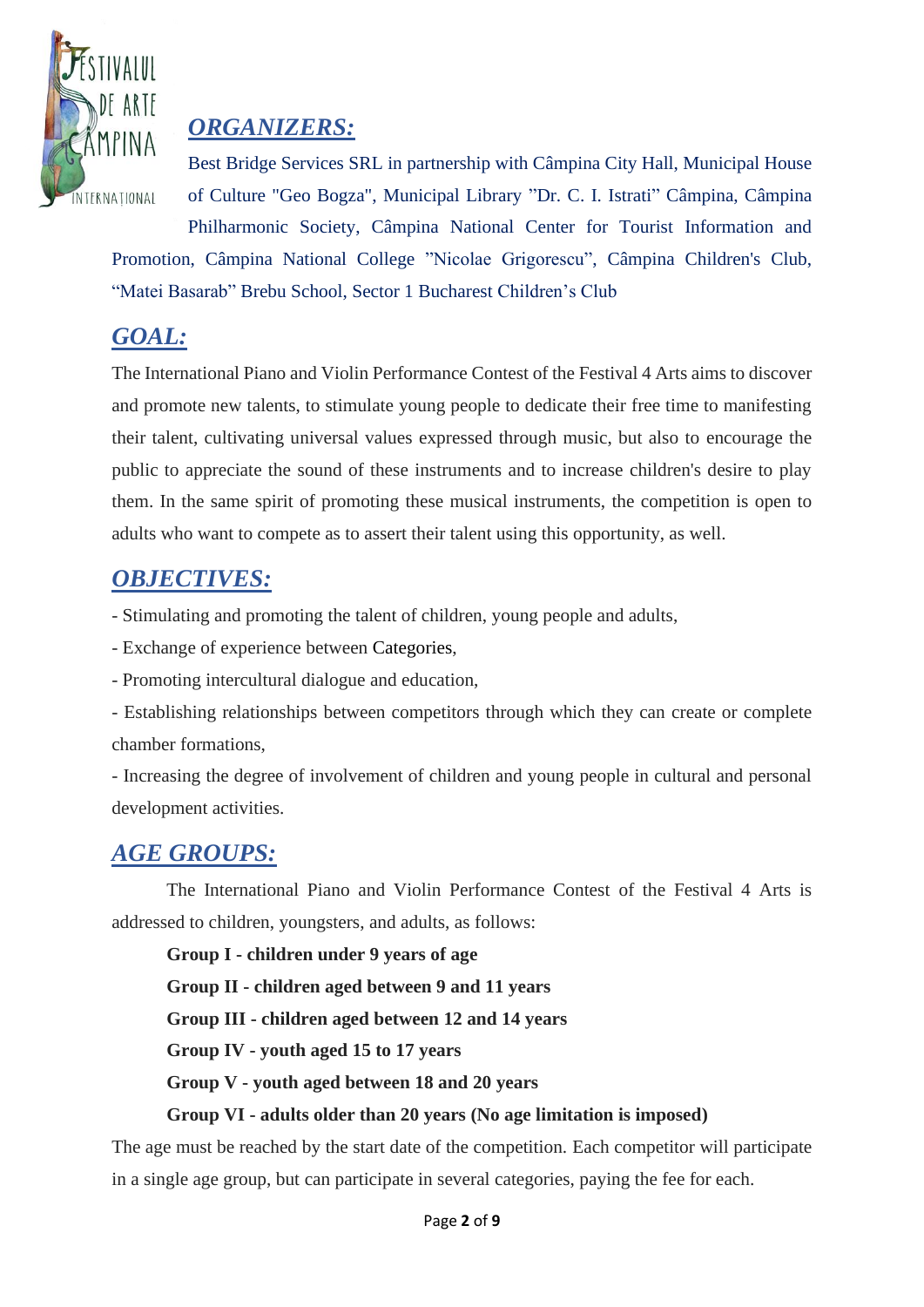

# <span id="page-2-0"></span>*MUSICAL PIECES REQUIRED:*

a) **Groups I-V** will record a video that includes **two contrasting pieces from two different eras of music history**;

b) **Group VI** will record a video that includes **three pieces - one baroque, the second classic or romantic, the third modern**;

c) For amateurs (regardless of age) and ensembles, two pieces of your choice will be performed, from different eras, and the interpretation may be done on notes.

#### *All songs must be performed from memory, for the professionals.*

Registrations will be sent via **WeTransfer** (or a similar platform) to the e-mail address: [festivaluldearte@gmail.com.](mailto:festivaluldearte@gmail.com)

# <span id="page-2-1"></span>*TIME LIMITATION REQUIREMENTS:*

a) **Groups I and II** will send a recording of maximum **10 minutes** (comprising the 2 contrasting pieces);

b) **Groups III and IV** will send a recording of maximum **20 minutes** (comprising the 2 contrasting pieces);

c) **Groups V and VI** will send a recording of maximum **30 minutes** (comprising the 2 contrasting musical pieces for Group V and the 3 pieces for Group VI, respectively).

By the maximum timing we do not impose a lower limit, but only an upper one. Therefore, competitors must not exceed the maximum timing, but may perform pieces shorter than the required maximum time of performance.

# <span id="page-2-2"></span>*CATEGORIES AND SECTIONS:*

The International Piano and Violin Performance Contest of the Festival 4 Arts includes 4 categories, each with the 6 age groups that represent the sections of each category.

**The categories are:**

**A. Professional piano (those in vocational education or music schools)**

**B. Amateur Piano (those who study the piano as a secondary instrument or in a private system)**

**C. Violin**

**D. Ensembles (violin-piano, piano 4 or 6 hands, several violins with or without piano)**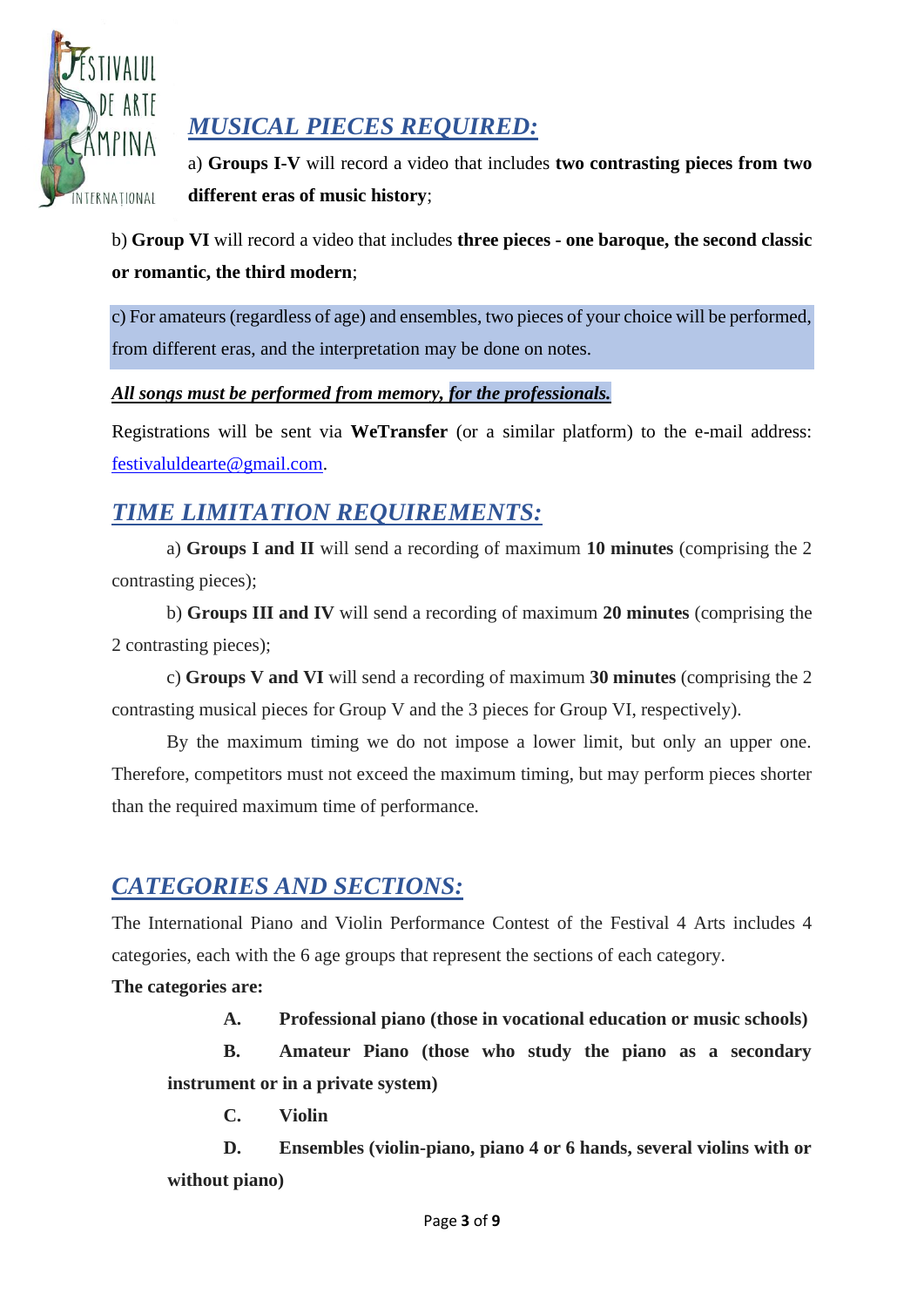

# <span id="page-3-0"></span>*PARTICIPATION RULES:*

### **1. Article 1 - General conditions**

<span id="page-3-1"></span>1.1 The participants in this contest are obliged to comply with the terms written in the Contest Rules & Regulations of The International Piano and Violin Performance Contest of the Festival 4 Arts, Edition I, **April 02 – 04, 2021, registration deadline March 19, 2021** ;

1.2 The competition rules are drawn up and made public, according to the applicable legislation in Romania. The organizer reserves the right to amend or change the Rules and Regulations. Such changes will enter into force only after the prior notice of these changes on the official website: [https://festivaluldearte.com/.](https://festivaluldearte.com/)

### **2. Article 2 - Conditions for participation in the competition**

<span id="page-3-2"></span>2.1 This competition is open to all persons with Romanian citizenship or foreign citizens, regardless of nationality, race, sex or religion and who meet all the conditions provided by these Rules & Regulations for organizing and conducting The International Piano and Violin Performance Contest of the Festival 4 Arts;

2.2 The employees of the Organizer or the persons involved in the organization and realization of the contest, members of the jury, cannot participate in this contest.

2.3 It is forbidden for the competitors to send video-recordings for which they do not hold copyrights according to Law no. 8/1996 with subsequent amendments and completions on copyright and related rights. In this regard, participants are responsible for the authenticity and originality of the recording.

2.4 The Organizer will not consider the works that violate, in any way, the Copyright Law or other Romanian laws in force on the date of the Contest.

2.5 The videos sent in the conditions of the present Rules & Regulation of The International Piano and Violin Performance Contest of the Festival 4 Arts, will be accompanied, compulsory by **Annex 1 - Registration coupon** completed, dated and signed. By signing it, the competitor / guardian acknowledges and agrees with **Annex 2 - PUBLICATION RIGHT**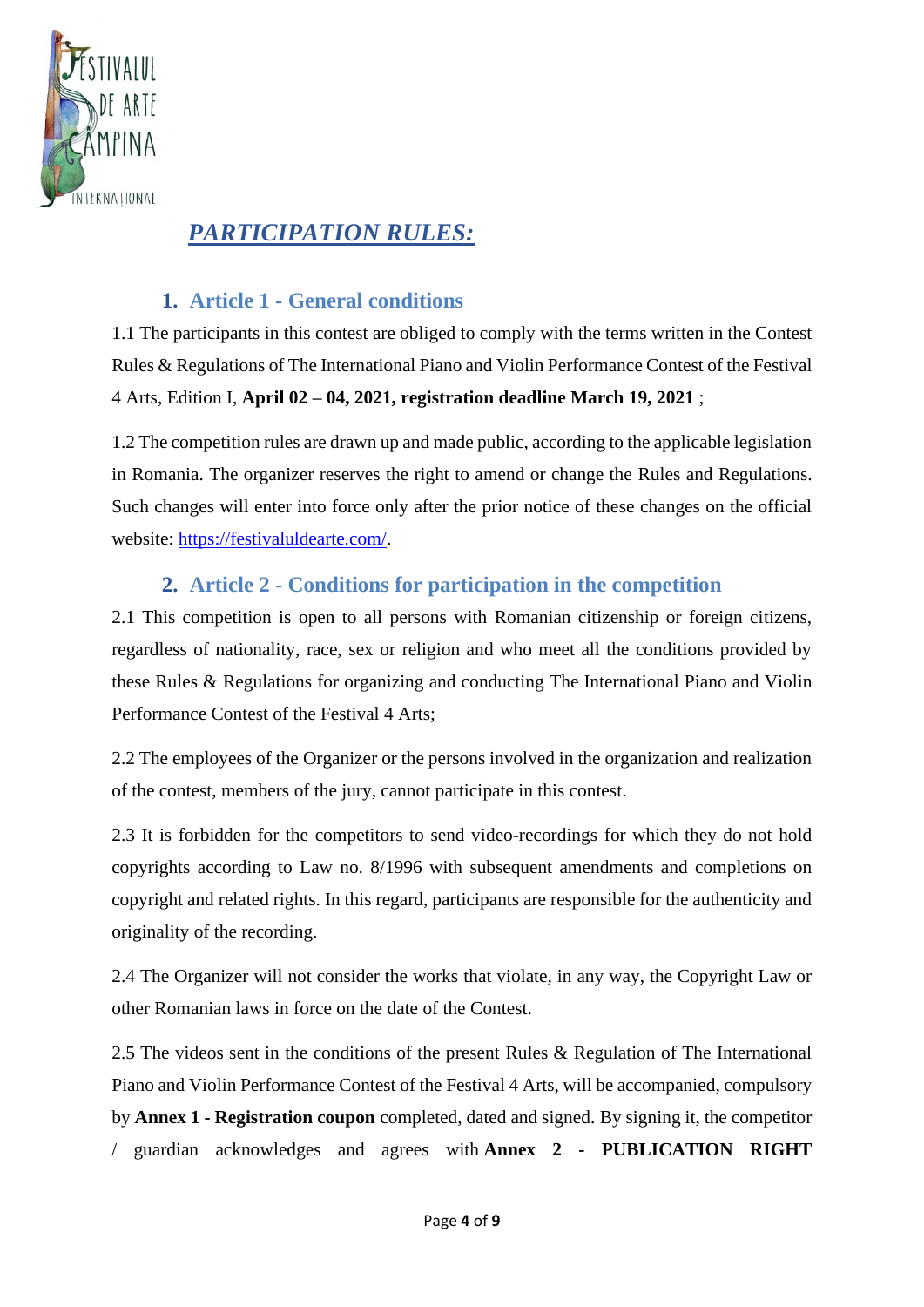

## **AGREEMENT and Annex 3 - Parental agreement to participate in the contest for minor participants**;

2.6 Annex 1 will be transmitted together with the records, on WeTransfer (or similar platforms). Failure to comply with this mandatory requirement, as well as some omissions in the form, will lead to automatic disqualification;

2.7 Competitors will send the video-recordings having read the "PUBLICATION RIGHT AGREEMENT";

2.8 The video and Annex1 - Registration form - will be sent only in electronic format and only via WeTransfer (or similar platforms) to the email address: [festivaluldearte@gmail.com](mailto:festivaluldearte@gmail.com) . The message's subject will be: **name, surname, category and section in which the competitor participates** (example: Smith John – Violin, Group I).

2.9 Competitors must pay the fee of:

For soloists:

**a. 22 euros** if the payment is made until **February 20, 2021**;

**b. 25 euros** if the payment is made between **20.02-19.03.2021**;

For ensembles:

**c. 15 euro / member x number of members of the ensemble,** if the payment is made until **20.02.2021 - the amount will be paid for all members**;

**d. 17 euro / member x number of members of the ensemble,** if the payment is made between **20.02-19.03.2021 - the amount will be paid for all members**;

**The participation fee will be paid by bank transfer to the account of Best Bridge Services SRL opened at ING Bank, Bucharest, IBAN: RO22INGB0000999903782351, CUI: 7524371. The payment order must include: Participant's Name - Piano Contest and Violin 21.**

**or**

**By PayPal**

#### **The fee is not refundable**.

Proof of payment of the participation fee and registrations are sent via WeTransfer (or similar platforms), at the same time as the completed Annex 1.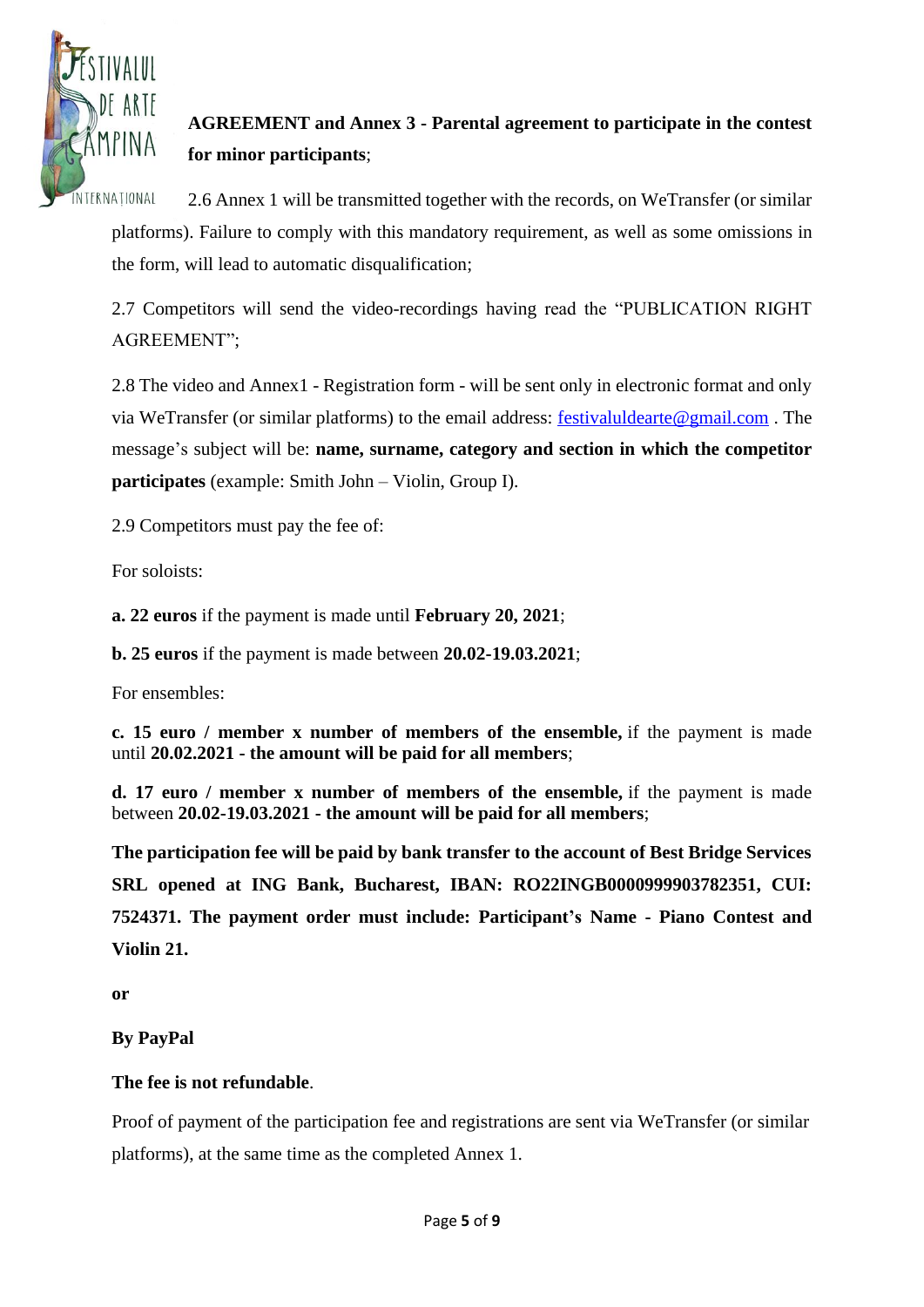

2.10 **Competitors may participate in the solo and ensemble categories, with the payment of the fee for each category.**

### **3. Article 3 – Competition period**

<span id="page-5-0"></span>3.1 The first edition of The International Piano and Violin Performance Contest of the Festival 4 Arts takes place according to the following calendar:

a) **February 10 – March 19, 2021** - Registration of competitors, receipt and evaluation of videos, upload them on the YouTube channel of "Festivalul de arte" [https://youtube.com/c/Festivaluldearte,](https://youtube.com/c/Festivaluldearte) as "unlisted". The videos will be sent only during the registration period for the competition, namely starting with February 10, 2021 and no later than March 19, 2021, at 23:59;

b) **March 19 – April 01, 2021** - Publication of all videos on the festival website [https://festivaluldearte.com/,](https://festivaluldearte.com/) using YouTube links (offered publicly since March 19), for obtaining the public vote, and the videos' judging by the Jury, for each category and section (which is separate from the public vote);

- c) **April 02, 2021** Winners announcement;
- d) **April 03, 2021 - Laureates Gala** (premiere broadcast on YouTube)
- e) **April 04, 2021 - Announcement of the Festival 4 Arts Trophy winner**.

3.2 The competition period, respectively all the dates mentioned above, may be modified, the organizers of the competition having the obligation to announce in advance on the aforementioned web page any possible changes in the competition regulations.

### **4. Article 4 - Technical details**

<span id="page-5-1"></span>The recordings must be in .avi, .wmv .mov or .mp4 format, be clear in both image and sound, made without disturbances, background noise etc. The device must be positioned so that the whole body of the performer and the instrument are visible, and the footage is landscape.

Accompaniment can also be performed by recording the accompanying musician alone if he / she cannot be with the competitor in the same room. "Live" accompaniment is preferred. In this case, make sure you have the consent of the accompanying musician to appear on the recording.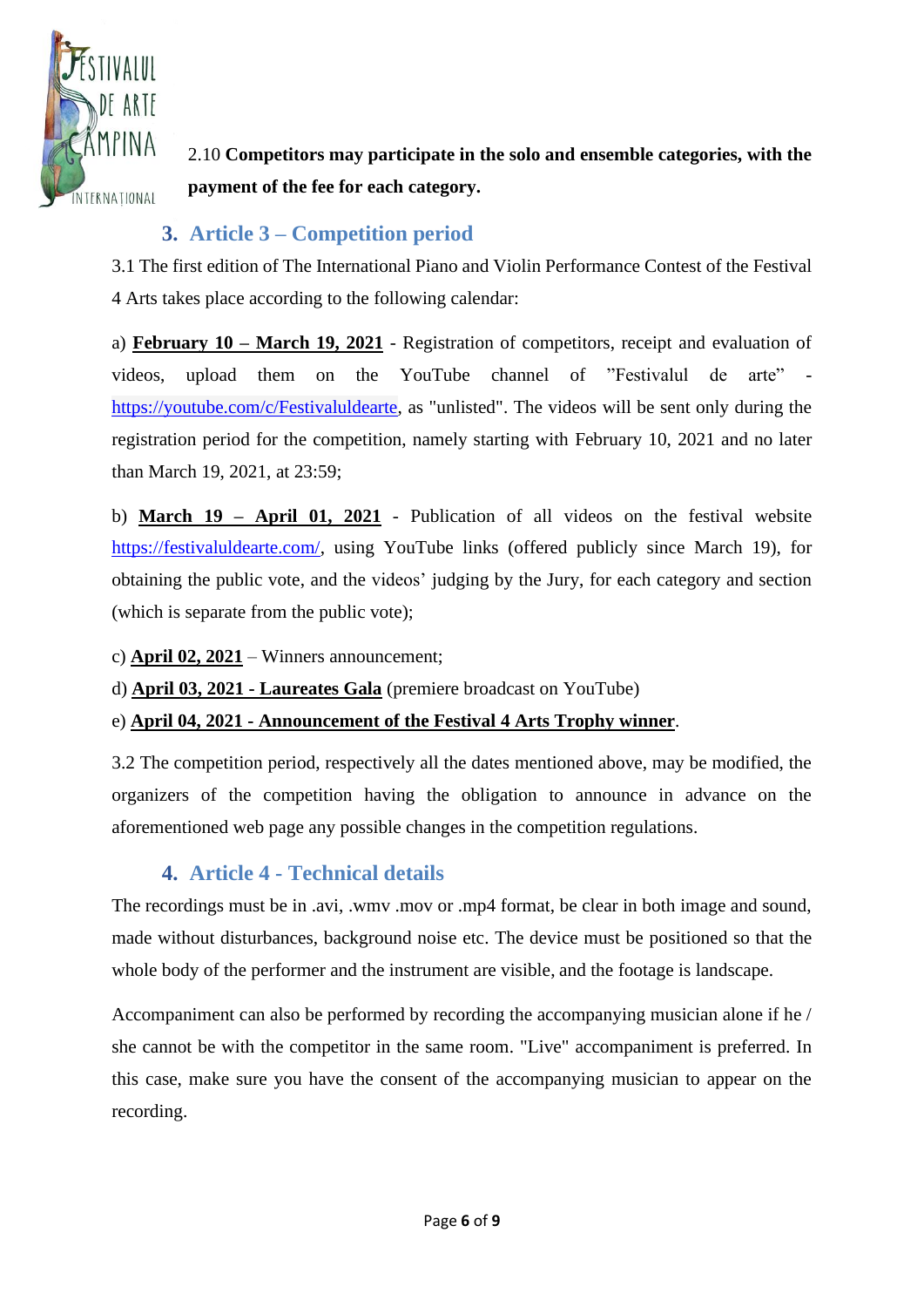

Recordings with computerized accompaniment (made electronically) and audio processing of the recording are not allowed.

The videorecording must contain all the contest pieces. During the filming, the participant must specify the name, age and section for which he participates and the name of the companion.

Please dress in a neat and proper manner. Use of professional cameras or equipment is not a must. Videos taken with simple equipment, such as mobile phones, are enough.

### **5. Article 5 – Winners announcement**

<span id="page-6-0"></span>The contest's winners will be announced on April 02, 2021, on the website of the Festival 4 Arts - [https://festivaluldearte.com/,](https://festivaluldearte.com/) and the holder of the Festival 4 Arts Trophy will be announced on April 04, 2021, after the Laureates Gala, broadcast in the Premiere on YouTube, on April 03, 2021.

#### **6. Article 6 - The Jury**

<span id="page-6-1"></span>The International Piano and Violin Interpretation Competition will have two Juries, each consisting of 3 (three) members. The piano: Prof. Univ. Dr. Corina Ibănescu - Faculty of Music - "Transylvania" University of Brașov (President of the Jury), Mădălina Pașol - concert pianist - Institute of Arts - Pasol Music Studio, Prof. Horia Drăgoi - Director of the Sector 1 Children's Club Bucharest. On the violin: Lect. Univ. Dr. Corina Bololoi - National University of Music Bucharest, Prof. Cristina Pașa – "George Enescu" National College of Music Bucharest, Prof. Ștefan Vîlvoi - School of Arts Nr. 5 Bucharest.

The biographies of the jury members can be found on the festival website - click on the professor's name.

The Jury will determine, based on a score, the winners of the prizes for each section and category. **The decisions of the Jury are unique and final, no appeals are allowed.**

### <span id="page-6-2"></span>**7. Article 7 - Prizes of the The International Piano and Violin Performance Contest**

7.1 All participants in the contest will receive participation diplomas posted on the site and submitted online upon request. Depending on the number and value of pupils/students in the contest, their mentors, as well as their piano accompanying professor will be awarded a Diploma of Excellence.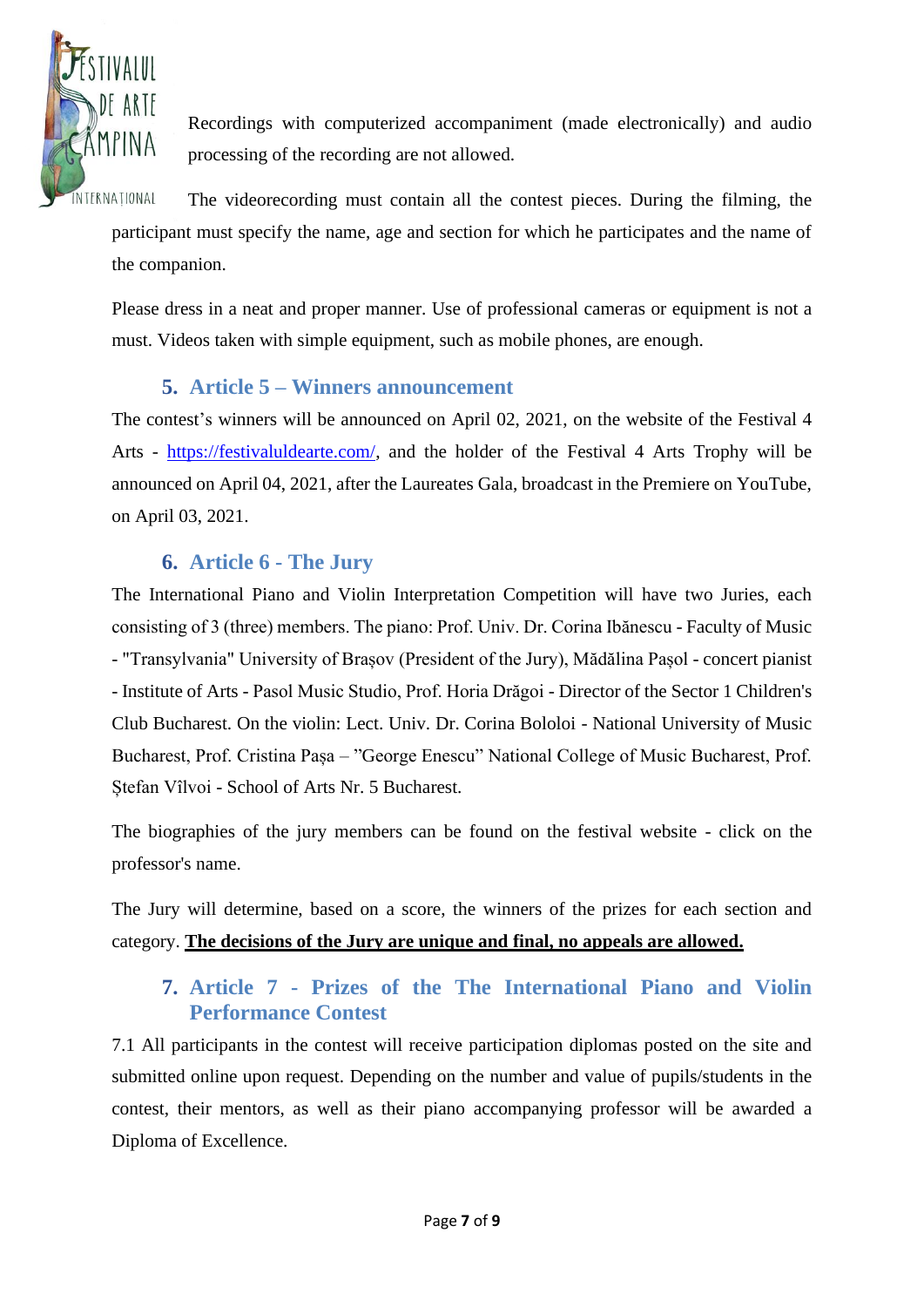

7.2 Each category may obtain a "Grand Prize", depending on the appreciation of the Jury, and each section of each category will be awarded the First Prize, the Second Prize, the Third Prize and Mentions. After announcing the winners, we will publish the Laureates Gala. The prizes will consist of money (Grand Prize and Festival 4

Arts Trophy), promotion on the festival's YouTube channel and on Facebook and inviting the winners to give recitals at the "Geo Bogza" House of Culture in Câmpina, Romania. Expenses for transport, accommodation and meals for participation in recitals are not reimbursed. Depending on the interest and availability of the winners, the prizes may also include discounts on the participation fee for the Masterclasses organized in the summer of 2021. All winners are invited to register for a Zoom interview in which they can make public their future achievements and projects. The interview will be broadcast on the YouTube channel of the Festival [\(https://youtube.com/c/Festivaluldearte\)](https://youtube.com/c/Festivaluldearte).

The number of prizes will be decided by the Jury, depending on the artistic value of the competitors.

7.3 All the data mentioned above can be modified, the contest organizers having the obligation to announce in advance on the festival website any possible changes in the contest rules.

#### 7.4 **The decisions of the Jury are unique and final, no appeals are allowed.**

#### **8. Article 8 – Judging Criteria**

<span id="page-7-0"></span>The jury will pay special attention to the quality of interpretation, respect for the musical text in the stylistic context of the compositional period, expressiveness, and interpretive personality in approaching the musical-artistic discourse.

#### **9. Article 9 - Interruption of the contest**

<span id="page-7-1"></span>9.1 This contest may be interrupted only in case of force majeure or by a decision of the Organizer, but not before publicly announcing the decision on the website [https://festivaluldearte.com/.](https://festivaluldearte.com/)

9.2 According to the provisions of art.1351 par. (2) of the New Civil Code, force majeure is defined as follows: "Force majeure is any external event, unpredictable, absolutely invincible and inevitable."

#### <span id="page-7-2"></span>**10. Article 10 - Personal data processing**

10.1 In accordance with the provisions of Law no. 677/2001 with the subsequent amendments and completions for the protection of persons regarding the processing of personal data and the